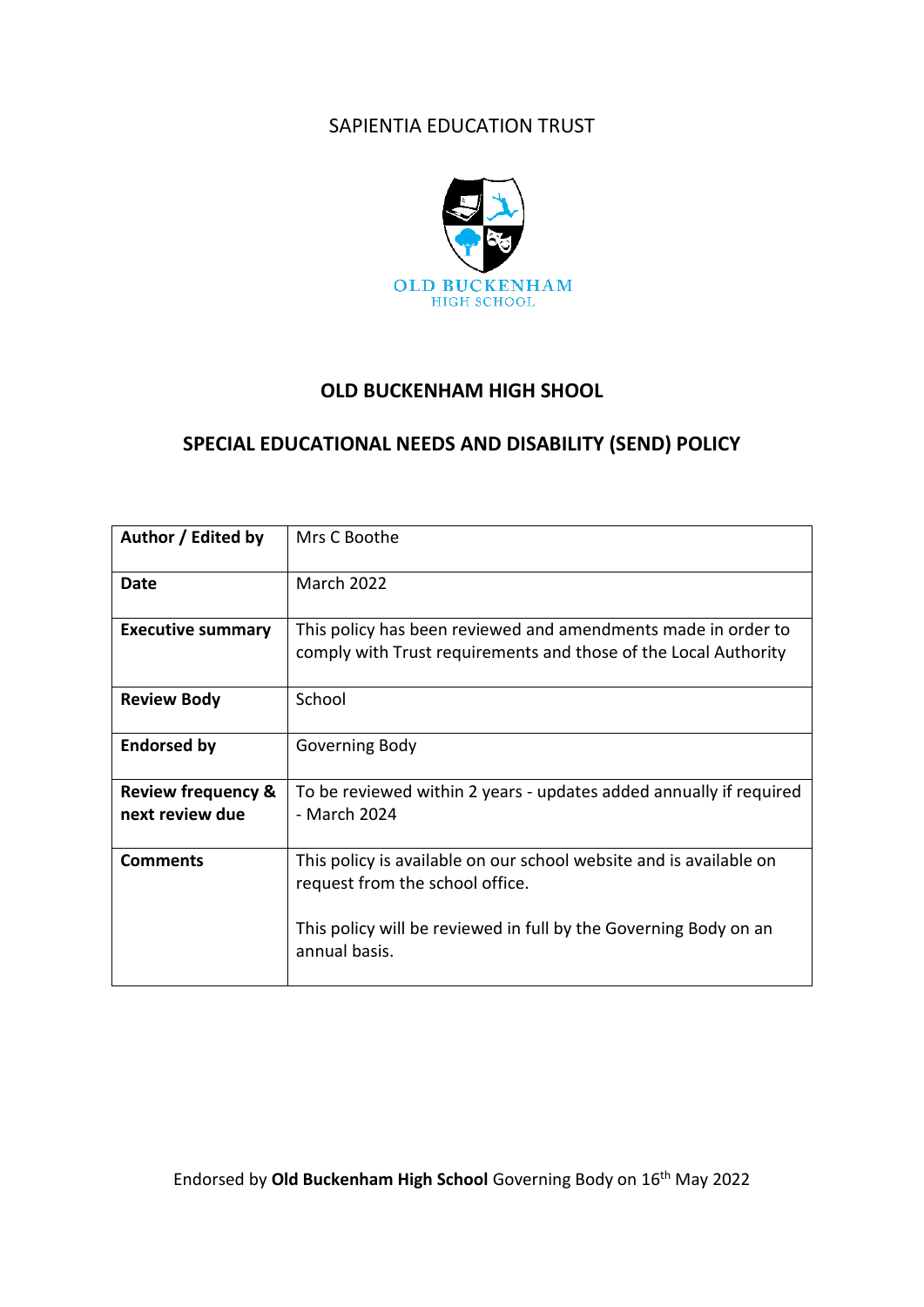## Contents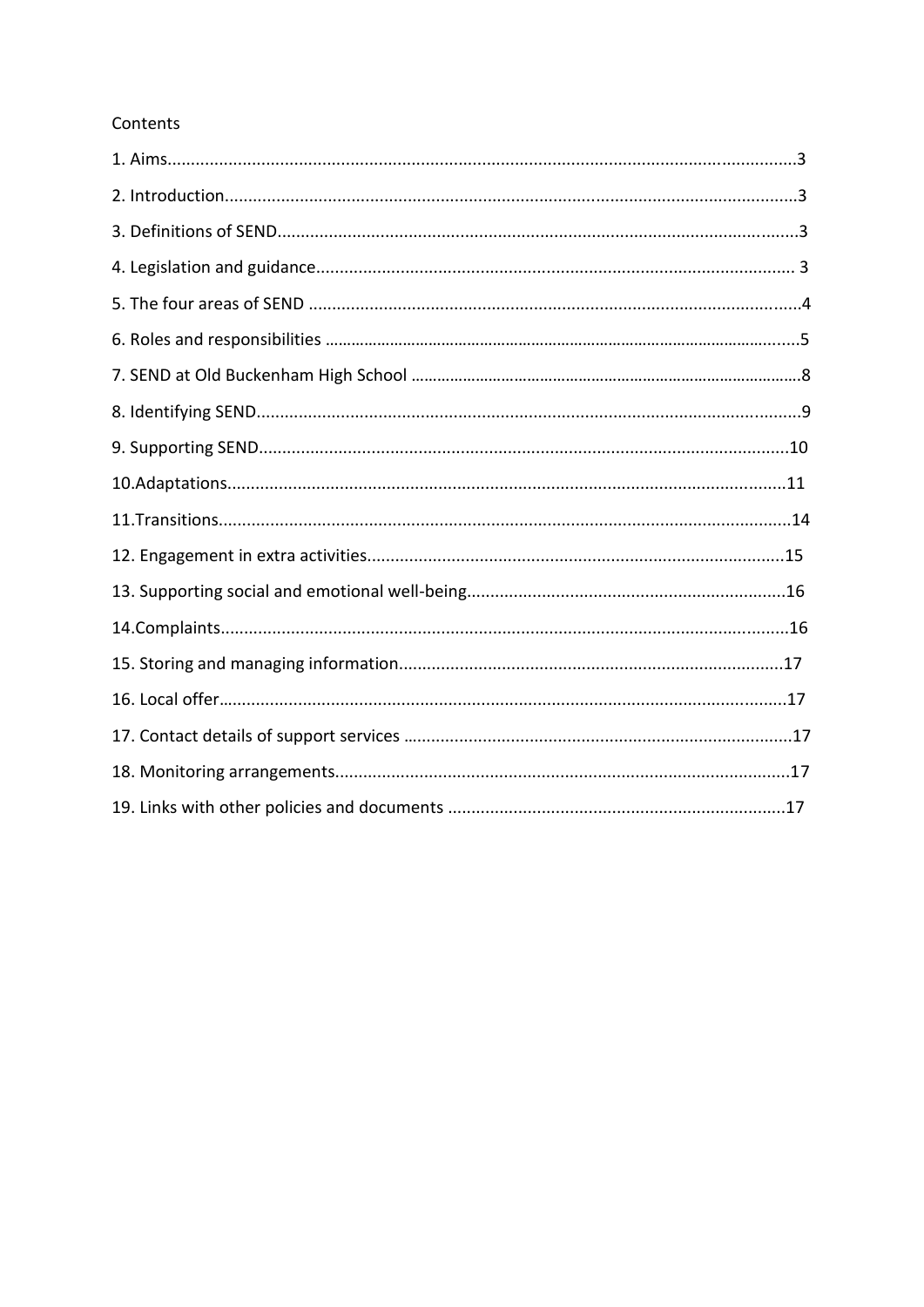1. Aims of the SEND Policy and Information Report

Our SEND policy and information report aims to:

• Set out how our school will support and make provision for students with special educational needs and Disabilities (SEND)

• Explain the roles and responsibilities of everyone involved in providing for students with SEND

• Establish how we carry out our duties towards children with SEND, in regards to the Special

Educational Needs and Disability Code of Practice 0-25 (January 2015)

## 2. Introduction

At Old Buckenham High School we aim to create an inclusive school environment, where Quality First Teaching is provided for all students. This includes appropriate differentiation for individuals, high quality resources and effective use of additional adult support. We aim to identify and support possible barriers to learning, treat all students as individuals and ensure they have the provision required to achieve their best.

3. Definition of Special Education Needs and Disability (SEND)

A student has SEND if they have a learning difficulty or disability which calls for special educational provision to be made for them.

They have a learning difficulty or disability if they have:

• A significantly greater difficulty in learning than the majority of others of the same age

• A disability which prevents or hinders them from making use of facilities of a kind generally provided for others of the same age in mainstream schools.

A special educational provision is educational or training provision that is additional to, or different from, that made generally for other children or young people of the same age by mainstream schools.

## 4. Legislation and guidance

This policy and information report is based on the statutory Special Educational Needs and Disability

(SEND) Code of Practice and the following legislation:

- Part 3 of the Children and Families Act 2014, which sets out schools' responsibilities for

students with SEND and disabilities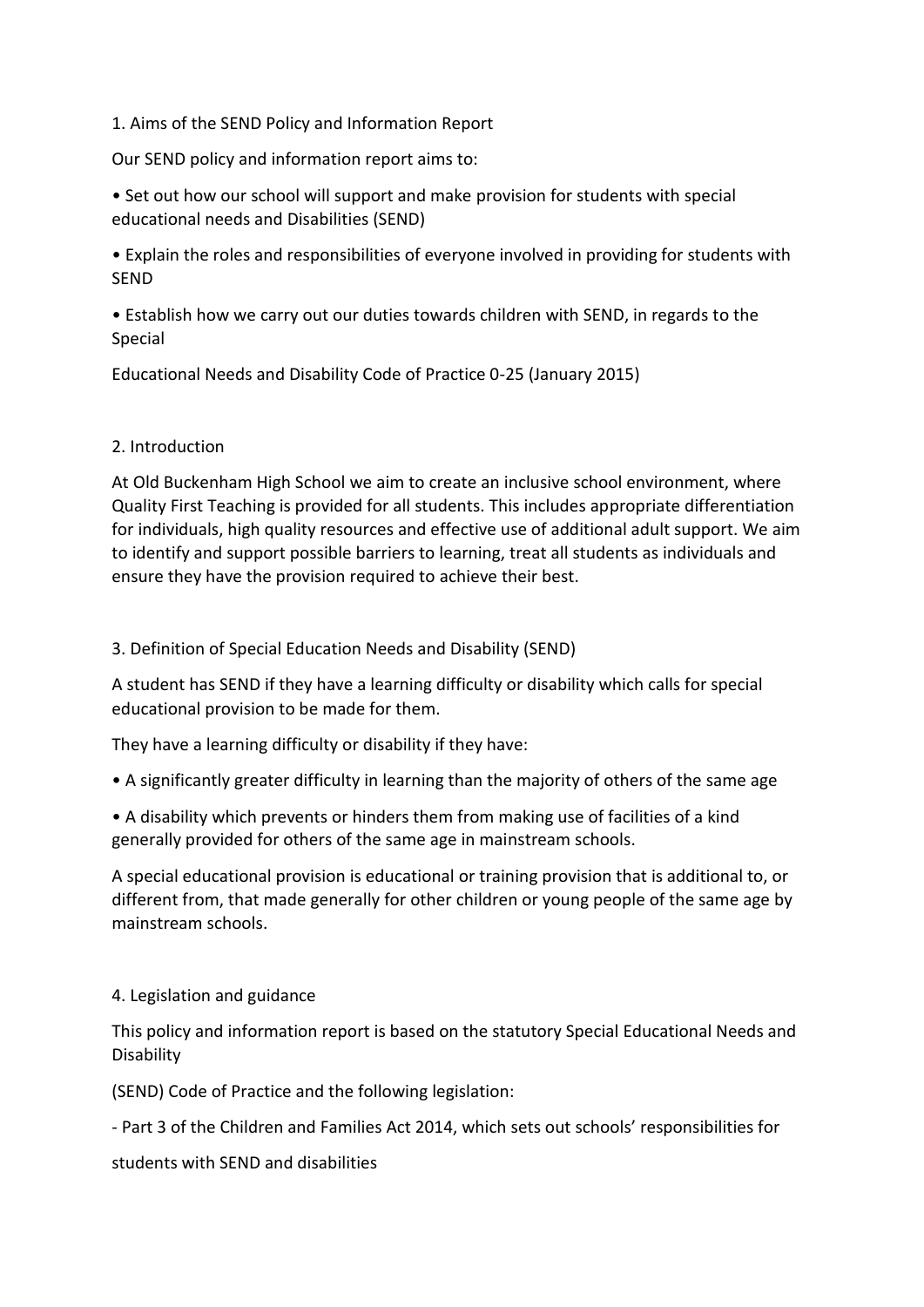- The Special Educational Needs and Disability Regulations 2014, which set out schools' responsibilities for Education, Health and Care (EHC) plans, SEND co-ordinators (SENDCos) and the SEND information report

- This policy also complies with our funding agreement and articles of association

## 4.1 The Key Points from the SEND Code of Practice 2015

Improving outcomes: high aspirations and expectations for children and young people with SEND.

6.1 All children and young people are entitled to an appropriate education, one that is appropriate

to their needs, promotes high standards and the fulfilment of potential. This should enable them to:

- achieve their best
- become confident individuals living fulfilling lives, and
- make a successful transition into adulthood, whether into employment, further or higher

education or training.

Special educational provision in schools

4.2 Teachers are responsible and accountable for the progress and development of the students in

their class, including where students access support from teaching assistants or specialist staff.

4.3 High quality teaching, differentiated for individual students, is the first step in responding to students who have or may have SEND. Additional intervention and support cannot compensate for a lack of good quality teaching.

5. The four main areas of SEND

Our school currently provides additional and/or different provision for a range of needs, including:

• Communication and interaction, for example, Autistic Spectrum Disorder (ASD), Asperger's

Syndrome, Speech and Language difficulties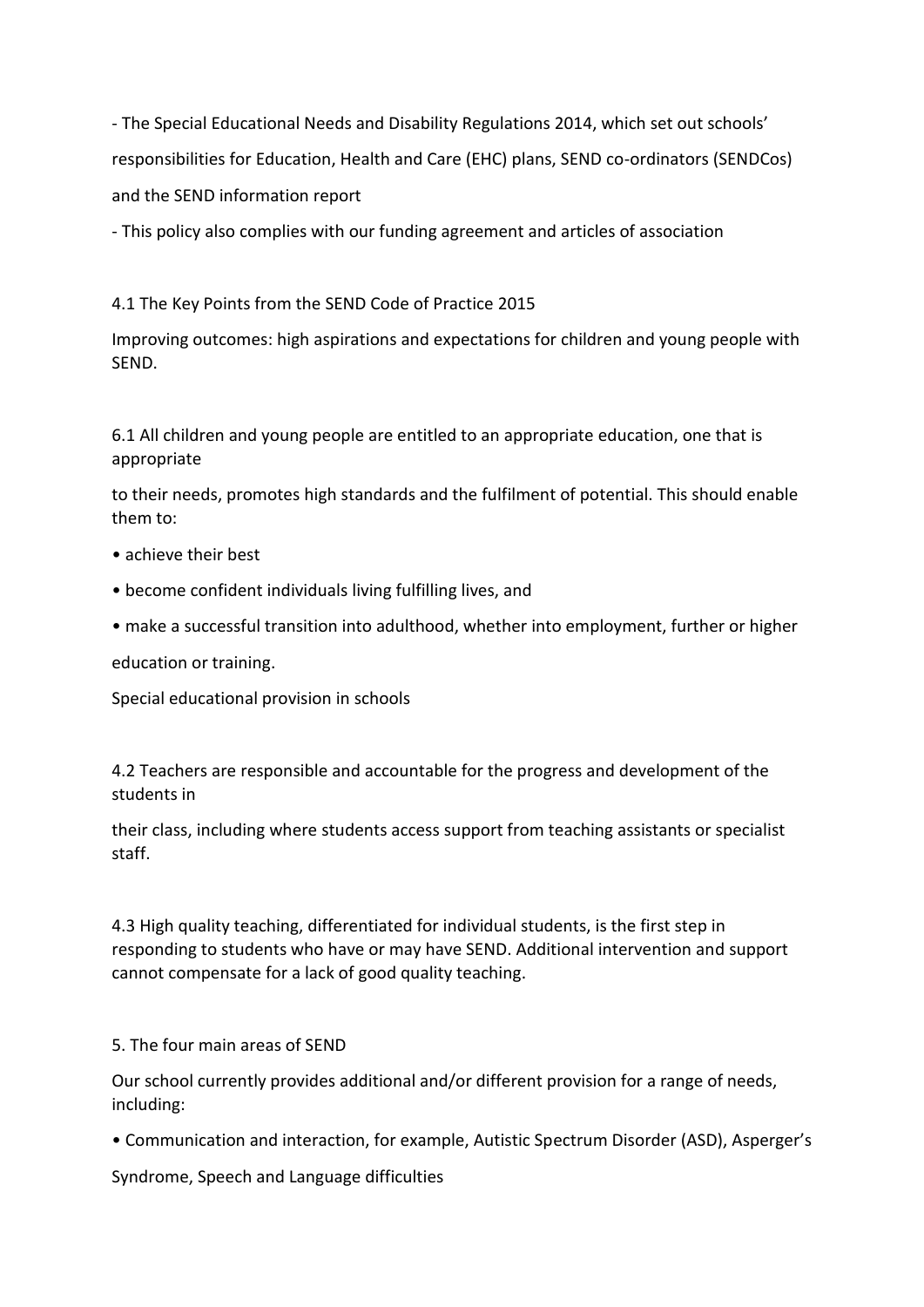• Cognition and learning, for example, Dyslexia, Dyspraxia, moderate to severe learning difficulties.

• Social, emotional and mental health difficulties, for example, Attention Deficit Hyperactivity

Disorder (ADHD)

• Sensory and/or physical needs, for example, Visual Impairments, Hearing Impairments, processing difficulties, epilepsy

- 5.1 What do the classification codes mean?
- K Student known as having a SEND need and receiving targeted intervention
- E Students have an Educational Health Care Plan

5.2 Children and young people with a disability

Many children and young people who have SEND may have a disability under the Equality Act 2010 –that is '…a physical or mental impairment which has a long-term and substantial adverse effect on their ability to carry out normal day-to-day activities'. Schools are required under the Equality Act 2010 to have an accessibility plan, which has been published separately. See the accessibility plan for more details.

## 6. Roles and responsibilities

The work around providing for children with SEND is carried out by the School's SEND team which

comprises of :

- The SENDCo
- A SEND Assessor
- A SEND Lead Teacher
- Five Full Time Equivalent Teaching Assistants

### 6.1 Expertise and training of staff

• Our SENDCo has completed the NASENCO qualification.

• Our SEND Assessor, responsible for Exam Access Arrangements, has completed the Level 7 CPT3A qualification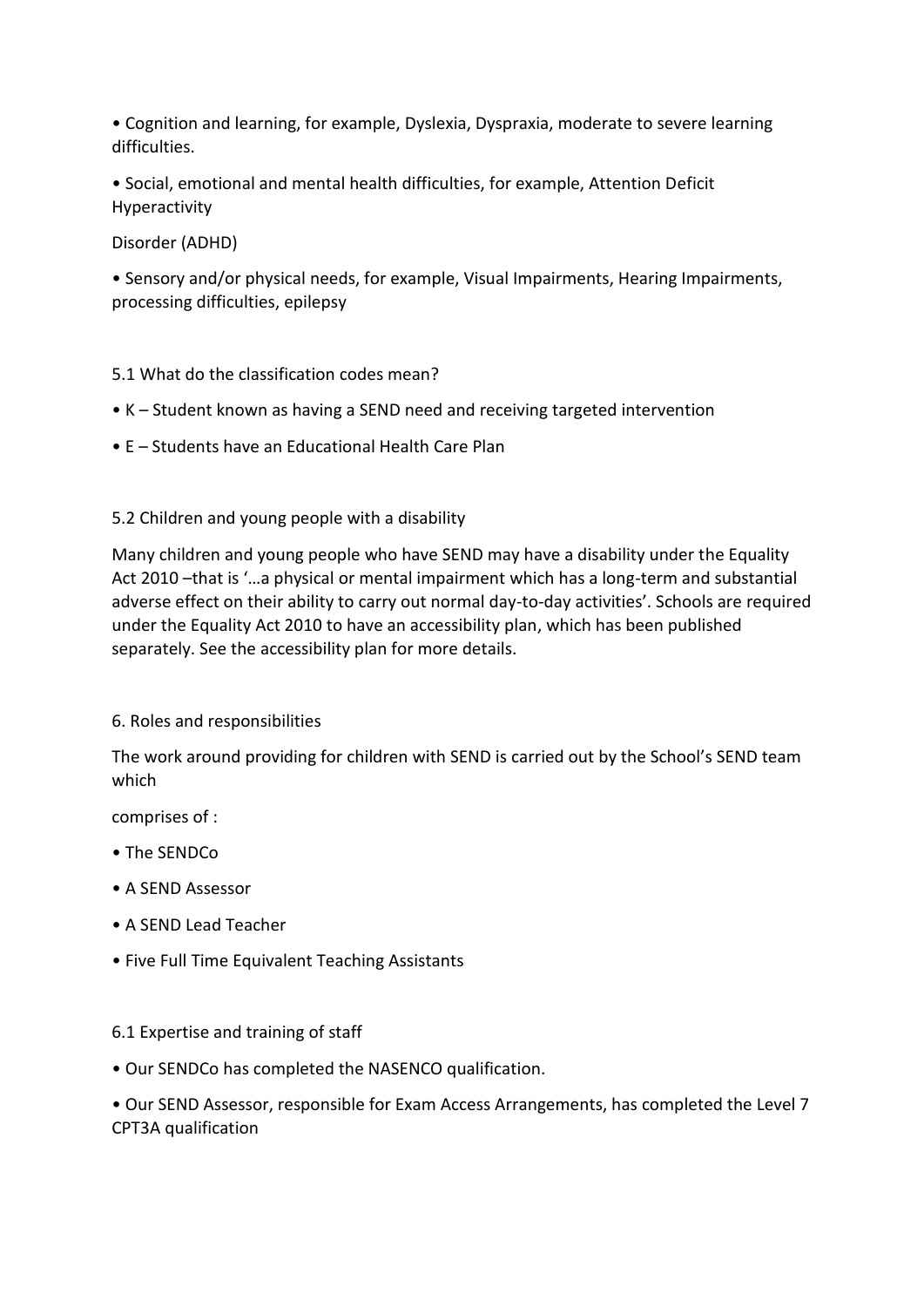Additionally, our team of HLTAs and TAs are specialised in a variety of areas. Some have carried out specific training to:

- Work with students with a variety of SEND
- Provide First Aid

To ensure the continuous development of our SEND team, staff attend training once a month. This is delivered by external agencies or SEND teachers and can be focused on topics such as: Speech and Language Therapy, effective differentiation, working with those with Hearing Impairments, etc.

## 6.2 The responsibilities of the SENDCo

The SENDCo is Catherine Boothe – [cboothe@obhs.co.uk](mailto:cboothe@obhs.co.uk)

They will:

• Work with the Headteacher, SLT and the SEND Governor to determine the strategic development

of the SEND policy and provision in the school

• Have day-to-day responsibility for the operation of this SEND policy and the co-ordination of specific provision made to support individual students with SEND, including those who have EHC plans

• Provide professional guidance to colleagues and work with staff, parents, and other agencies to ensure that students with SEND receive appropriate support and high quality teaching

• Advise on the graduated approach to providing SEND support

• Advise on the deployment of the school's delegated budget and other resources to meet students' needs effectively

• Be the point of contact for external agencies, especially the local authority and its support services

• Liaise with potential next providers of education to ensure students and their parents are informed about options and a smooth transition is planned

• Work with the Headteacher, SLT and the governing board to ensure that the school meets its responsibilities under the Equality Act 2010 with regard to reasonable adjustments and access arrangements

• Ensure the school keeps the records of all students with SEND up to date

6.3 The responsibilities of the SEND Governor

The SEND Governor will: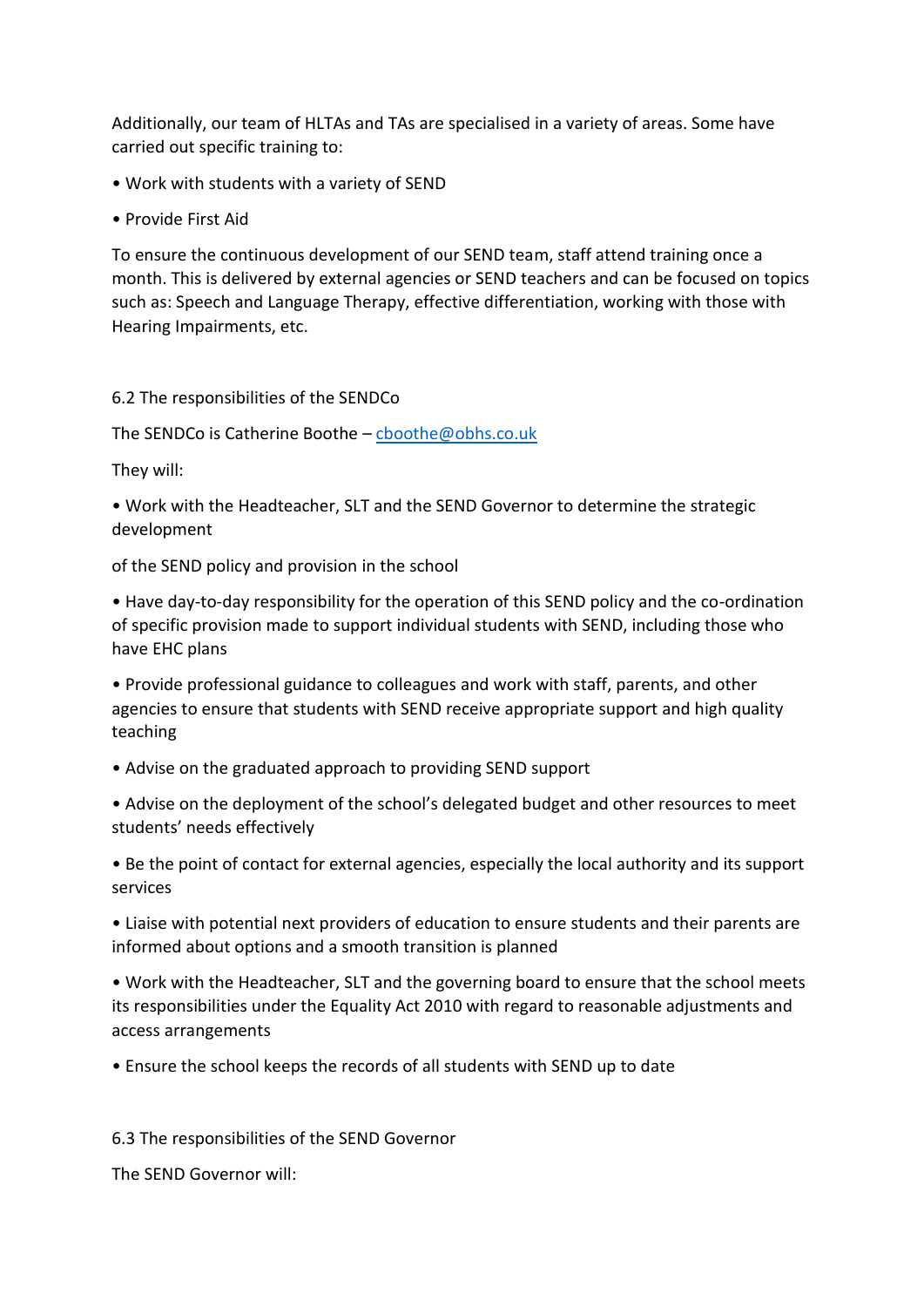- Help to raise awareness of SEND issues at governing board meetings
- Monitor the quality and effectiveness of SEND and disability provision within the school and update the governing board on this
- Work with the Headteacher, the SLT and SENDCO to determine the strategic development of the SEND policy and provision in the school

## 6.4 The responsibilities of the Headteacher

The Headteacher will:

• Work with the SLT, the SENDCo and SEND governor to determine the strategic development of the SEND policy and provision in the school

• Have overall responsibility for the provision and progress of learners with SEND and/or a disability

### 6.5 The responsibilities of the class teachers

Each class teacher is responsible for:

- The progress and development of every student in their class
- Working closely with any teaching assistants or specialist staff to plan and assess the impact of support and interventions and how they can be linked to classroom teaching
- Working with the SENDCo to review each student's progress and development and decide on any changes to provision
- Ensuring they follow this SEND policy

### 6.6 Working with other agencies

The school makes referrals to a range of external agencies to identify students needs and make recommendations.

All of these agencies provide support, strategies and information for parents and carers in relation to the young person that has been referred. The school also buys in to certain agencies to provide even

further support.

The agencies that the Old Buckenham High School work with include:

- EPS (Educational Psychology Service)
- OT (Occupational Therapy)
- HI/VI (Hearing and Visual Impairment Service)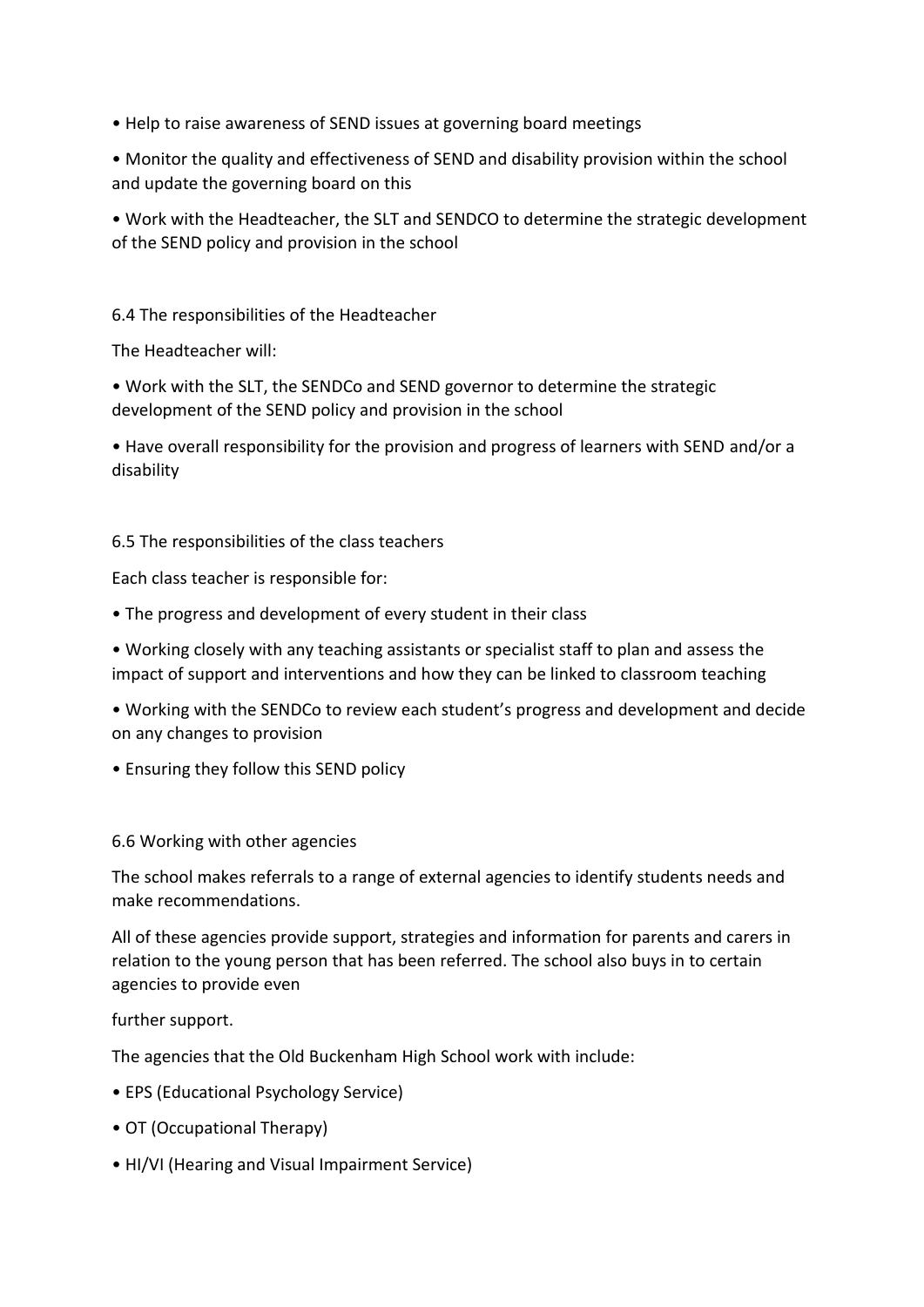- SALT (Speech and Language Therapy)
- CFCS (Child and Family Consultation Service)
- CAMHs (Child, Adolescant, and Mental Health Services)
- DOS (Dyslexia outreach Service)
- CDS (Child Development Service)

## 7. SEND at Old Buckenham High School

When a child is identified as having SEND, we take action to remove barriers to learning and put effective special educational needs provision in place. Quality First Teaching remains our first response in relation to the identification of SEND, but we also ensure that the child receives high quality additional support and interventions carefully matched to their needs.

We adopt the graduated approach and four-part cycle of 'assess–plan–do-review' as recommended in the SEND Code of Practice. This process reviews the SEND Support received by the child and is refined or revised depending on how effective it has been in achieving the agreed outcomes. Where a child continues to make less than expected progress, despite the school's best efforts, and with the agreement of the child's parents/carers, we will involve appropriate specialists and outreach services.

Some children will make accelerated progress and cease to require SEND Support after a period of targeted intervention and these children will then be removed from the school's register of SEND children. However, we continue to monitor the progress of such children closely to ensure their progress is maintained.

7.1 Old Buckenham uses the 'wave' system as set out below

Wave 1

The School's regular teaching arrangements and Quality First Teaching are sufficient to meet the

needs of Wave 1 students

Wave 2

Support is typically provided by:

- Student Profile and support from external agencies
- Adult support in mainstream classes where appropriate
- Specialist interventions in small groups. These include interventions such as: Mentoring, Lexia, BOXALL, and bespoke programmes.

Wave 3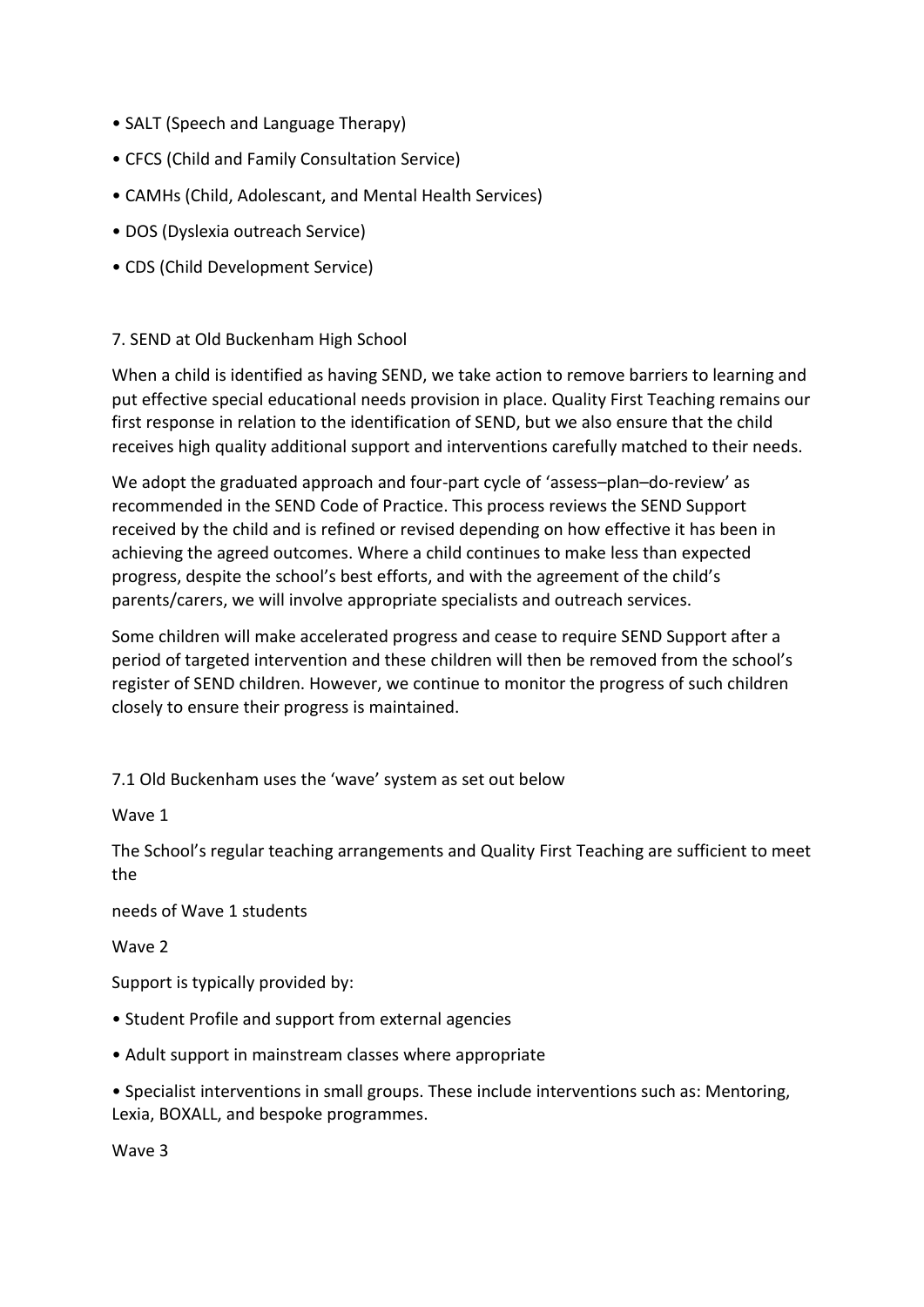Support is typically provided by:

Bespoke one to one programmes of support

Interventions delivered with external agencies

## 8. Identifying students with SEND and assessing their needs

In accordance with SEND Code of Practice 2015 the School uses the Assess, Plan, Do, Review approach. We will assess each student's current skills and levels of attainment on entry, which will build on previous information from primary schools. Class teachers will make regular assessments of all students and identify students who progress significantly slower than their peers. This may include progress in areas other than attainment, for example, social needs. Slow progress and low attainment do not automatically mean that a student is recorded as having SEND.

To identify when a young person has learning difficulties or a special educational need, we follow this procedure:

• A young person, their parents/carers or teachers may raise concerns about a student's

attainment or behaviour

• Feedback will be gathered from teachers regarding the student's way of working and evidence of their work will be collated

• The SEND Department will review parent/teacher feedback and student's attainment levels

• Depending on the concerns that have been raised, a screening may be carried out

• Feedback from these assessments will be shared with parents/carers

• If the assessment shows potential Special Educational Needs or Disabilities, strategies will be shared with teachers on how to support student

• Depending on the outcome of the completed assessments, the student may be asked to join a

Wave 2 intervention such as Social Skills, Lexia, etc to focus on a specific area of their learning

• Where screening or teacher concerns shows potential ASD/ODD/ADHD traits, parents/carers will be encouraged to seek support from their GP or to make a CAMHs referral. The SEND

Department may also make a referral to CAMHs or to the school's EP buy-in service.

• Where screening highlights learning concerns, the SEND Department may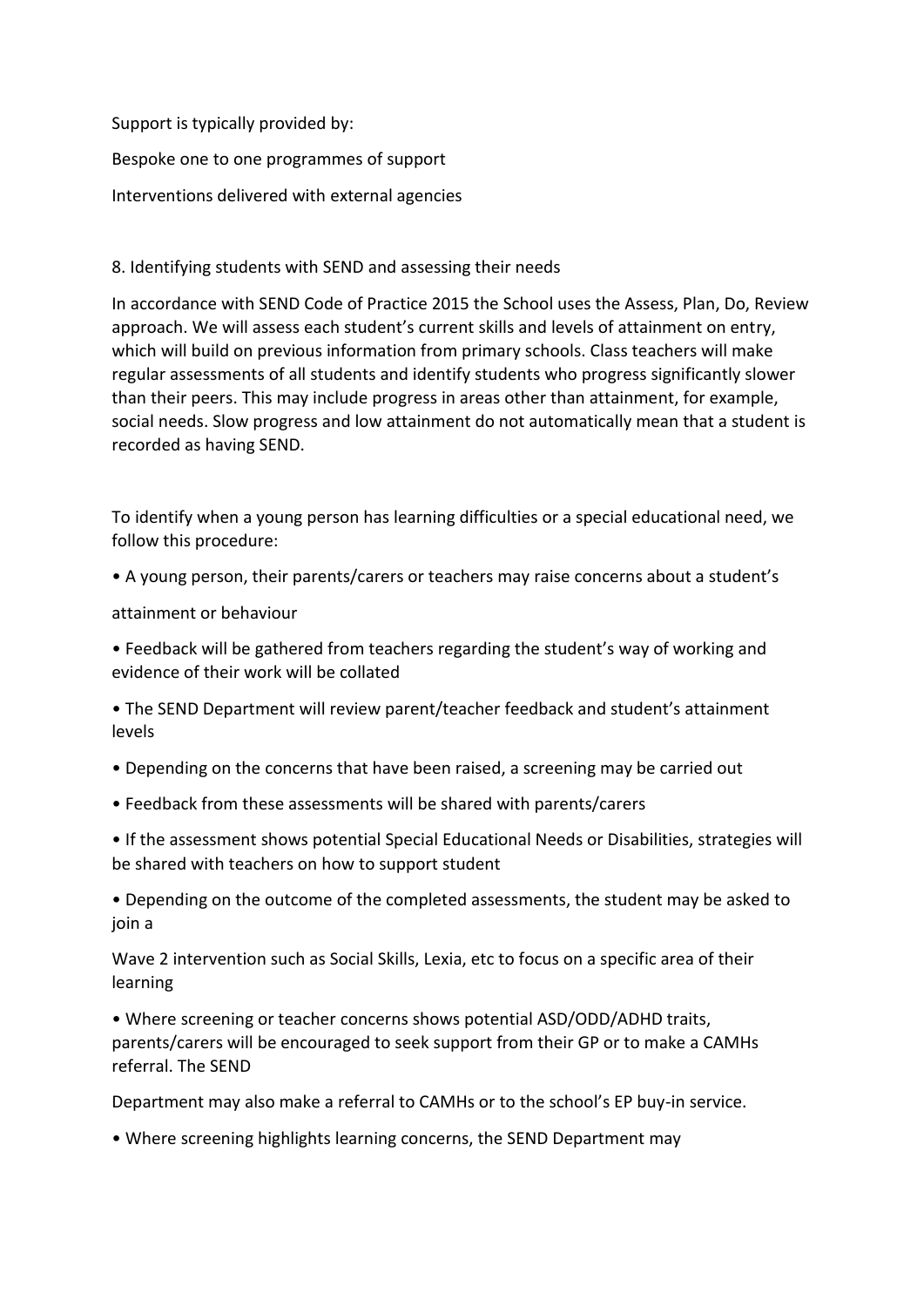make further referrals for the student to be seen by the Dyslexia service, or to the school's EP buy-in service

• Where onward referrals have been made to professionals, the SEND department will meet

with and/or provide written reports to services (ie: CAMHs, CDS, SALT etc)

• Once a student has obtained a formal diagnosis of SEND and/or is accessing a specific SEND intervention, they will be added to the SEND Register

9. Supporting children, young people and parents to participate in decisions about their support

We will have an early discussion with the student and their parents when identifying whether they need special educational provision. These conversations ensure that:

- Everyone develops a good understanding of the student's areas of strength and difficulty
- We take into account the parents' concerns
- Everyone understands the agreed outcomes sought for the child
- Everyone is clear on what the next steps are
- We ask permission from parents to assess their child
- We will formally notify parents when it is decided that a student will receive SEND support
- Young people have their views and own perspectives heard

9.1 Involving children, young people and parents in planning, commissioning and reviewing

### services

We will follow the graduated approach and the four-part cycle of assess, plan, do, review. The subject teachers and SEND department will work with the SENDCo to carry out a clear analysis of the student's needs.

This will draw on:

- All of child's teachers' assessment and experience of the student
- Their previous progress, attainment, and behaviour
- The individual's development in comparison to their peers and national data
- The views and experience of parents
- The student's own views
- Advice from external support services, if relevant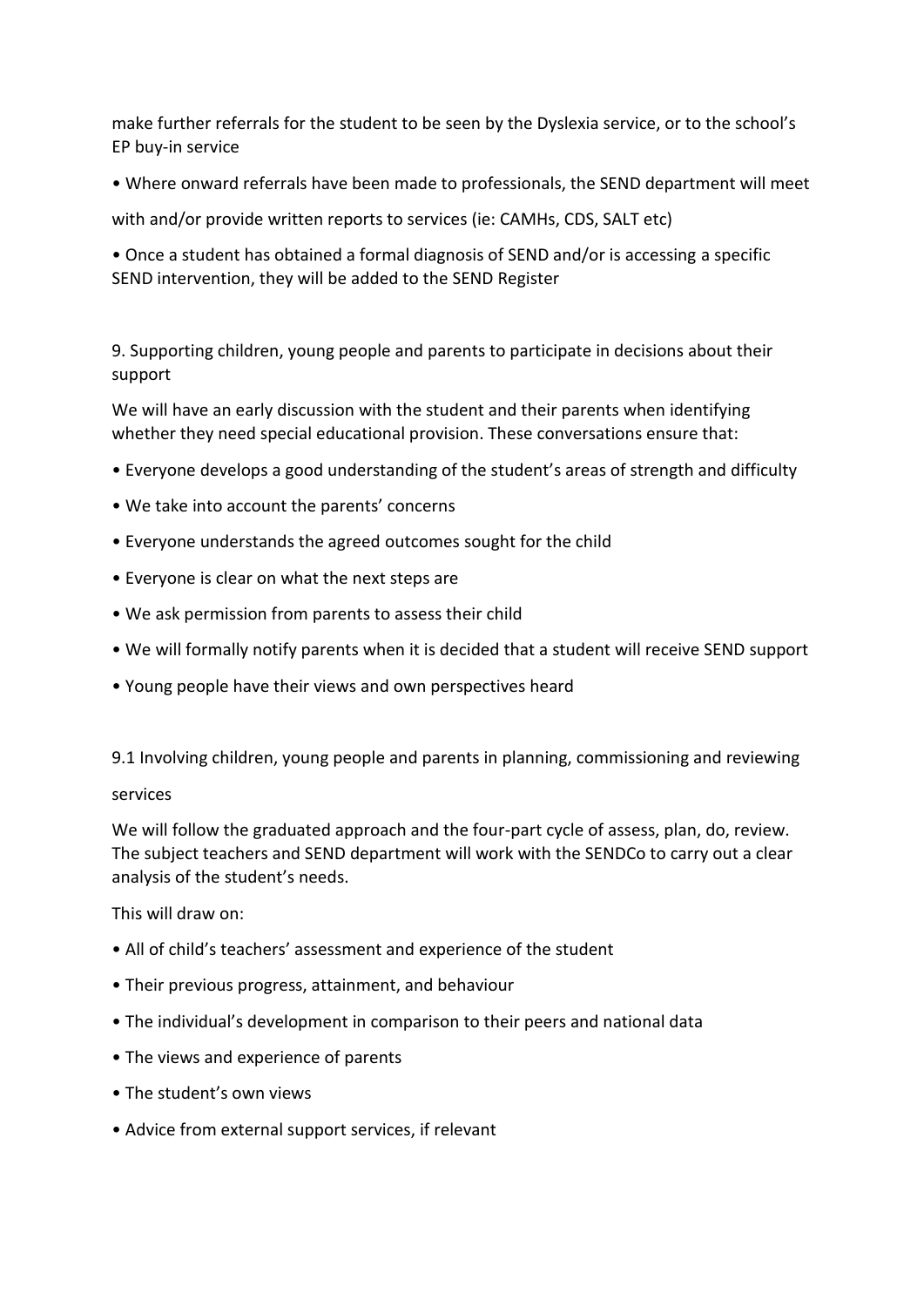All teachers and support staff who work with the student will be made aware of their needs, the outcomes sought, the support provided, and any teaching strategies or approaches that are required. We will regularly review the effectiveness of the support and interventions and their impact on the student's progress.

## 10. Adaptions to the curriculum and learning environment for children with SEND

It is the responsibility of teachers to make the appropriate adaptations to the curriculum and learning environment to enable children with SEND to access learning opportunities and experience success alongside their peers. Our teachers have a clear understanding of the needs of the children with SEND in their class and know a range of strategies that can be utilised to support children. They are able to draw on the expertise of the SENDCo, SEND teachers and professionals from other external agencies for advice as needed.

## 10.1 How the curriculum is matched to a young person's needs

Old Buckenham provides all students with a broad and balanced curriculum. To ensure teachers have a clear understanding of a child's Special Educational Needs or Disabilities, teachers will have a Student Profile outlining how the curriculum should be differentiated to meet the student's needs.

There are many ways that teachers will differentiate the curriculum such as:

- Breaking down information into small steps and writing this on the board
- Breaking down tasks and putting this in an easy format on the student's whiteboard
- Ensuring 'think time' to allow the student to have time to decide how to answer
- Writing frames and grids to help a student start their writing and have a clear structure
- Vocabulary banks and opportunities to make sense of the words
- Visual materials to help make sense of the discussion
- Shorter tasks with clear outcomes expected

• Sometimes Teaching Assistants (TAs) and other adults will work alongside the teacher to support your child to access different aspects on the curriculum. The level of TA support is dependent on the level of need

• Within the physical and funding constraints of the school specialist equipment can be offered (E.g. angled writing pads, coloured overlays etc.)

Classroom teachers are responsible for the differentiation and delivery of their lessons. All staff receive on-going high quality Continual Professional Development (CPD) on SEND and support and guidance is given on how to adapt their teaching and lessons.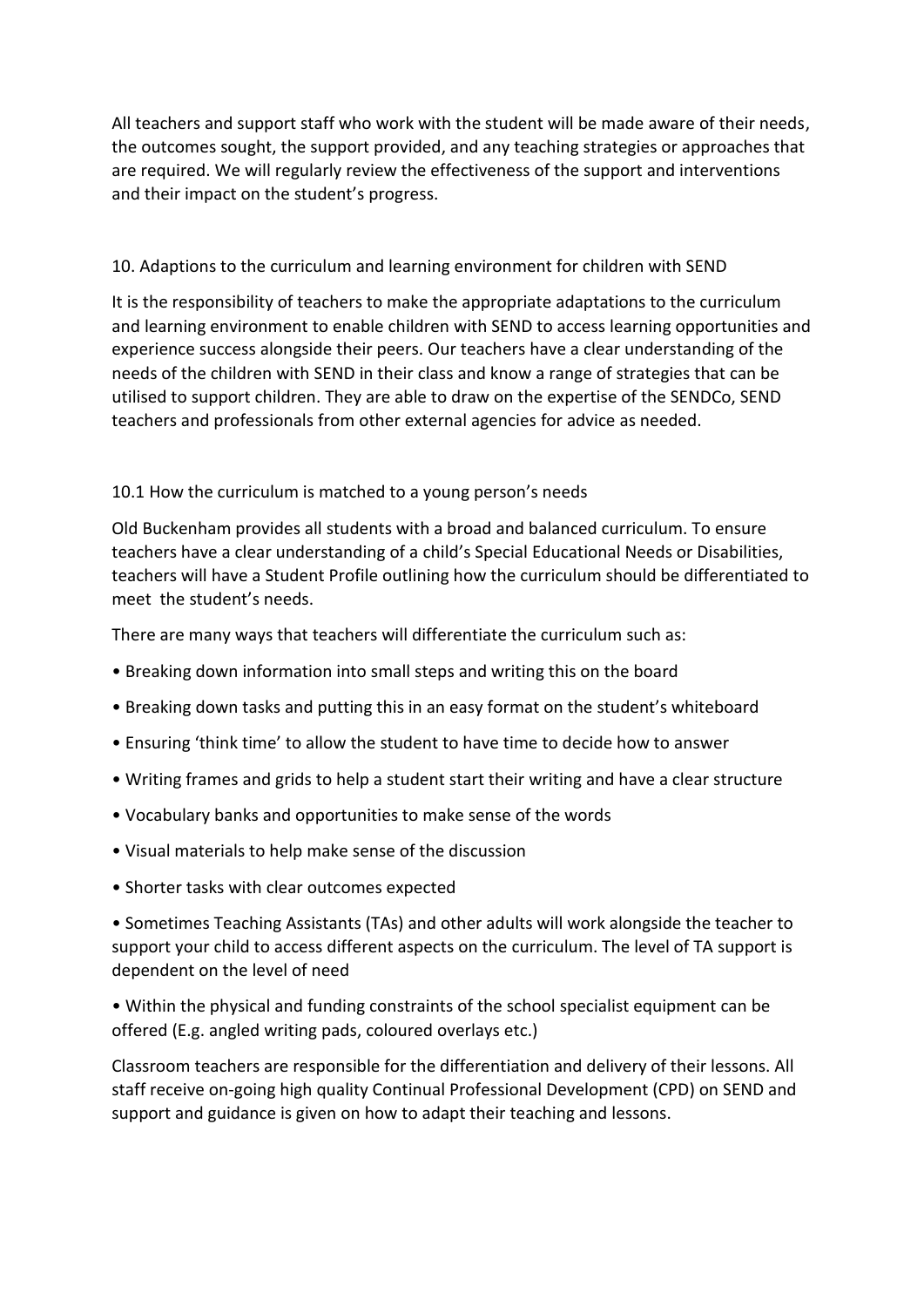## 10.2 Exam Access Arrangements

Exam Access Arrangements are designed for students with the required knowledge, understanding and skills, who are unable to demonstrate these in an assessment in its normal format due to a difficulty or disability.

These arrangements are designed to enable all students equal opportunity to access examinations and assessments. Exam Access Arrangements should reflect the normal way of working for which there is evidence of need, unless such arrangements would affect the integrity of the assessment.

The Equality Act 2010 requires an awarding body to make reasonable adjustments where a

candidate who is disabled within the meaning of the Equality Act 2010 would be at a substantial disadvantage in comparison to someone who is not disabled. JCQ (Joint Council for Qualifications) guidance indicates that Exam Access Arrangements should be initiated by the school not a body external to the school.

The Exam Access Arrangements that are available:

- Supervised rest breaks (to be considered before extra time)
- Separate room
- Read aloud
- Extra time
- Computer reader/reader
- Scribe
- Word processor
- Prompter
- Live speaker for pre-recorded examination components
- Alternative site for the conduct of examinations
- Other arrangements for candidates with disabilities
- Bilingual translation dictionaries
- Modified papers

A reasonable adjustment may be unique to an individual and may not be included in the list of available access arrangements. All of the above Exam Access Arrangements have to be a student's normal way of working with evidence provided.

10.3 How the learning environment is adapted to a young person's needs

• Using recommended aids, such as laptops, iPads, coloured overlays, and larger fonts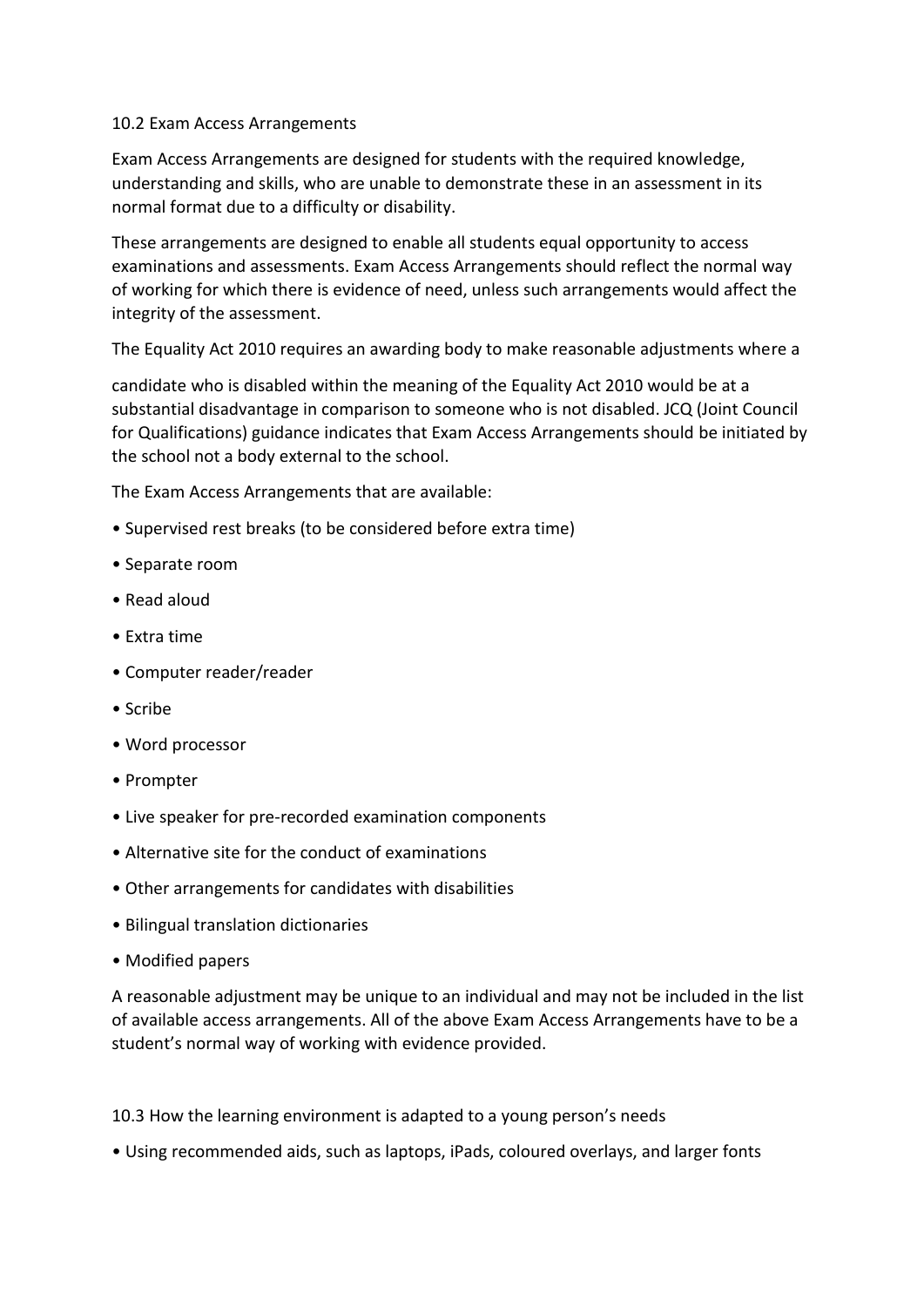- Noise-cancelling headphones
- Fidget devices
- Bespoke learning aids, such as visual timetables, coreboards and zones of regulation cards
- 10.4 Securing equipment and facilities

All facilities and equipment are secure and suitable for students with SEND.

10.5 Evaluating the effectiveness of SEND provision

We evaluate the effectiveness of provision for students with SEND by:

- Reviewing students' individual progress towards their expected targets each term
- Reviewing the impact of interventions
- Monitoring by the SENDCo and Headteacher
- Using provision maps
- Holding annual reviews for students EHC plans or high needs funding
- Moderation between TA and Teacher
- Feedback from subject teachers
- Specific SEND reports based on a series of standards below GCSE level where appropriate
- Feedback and reports from OFSTED

### 11. Supporting students moving between phases and preparing for adulthood

### 11.1 KS2 – KS3 transition

Advanced planning for children in Year 5 is essential to allow a smooth transition to secondary school. The SENDCo will liaise with the SENDCo of the primary school to ensure that effective arrangements are in place to support children at the time of transfer. We will agree with parents and students which information will be shared as part of this.

Additionally, the school supports students who are transferring from primary school by:

- Information sharing with new setting
- Planning visits to the new setting
- Transferring of records from primary to secondary
- Providing additional transition visits for SEND/vulnerable students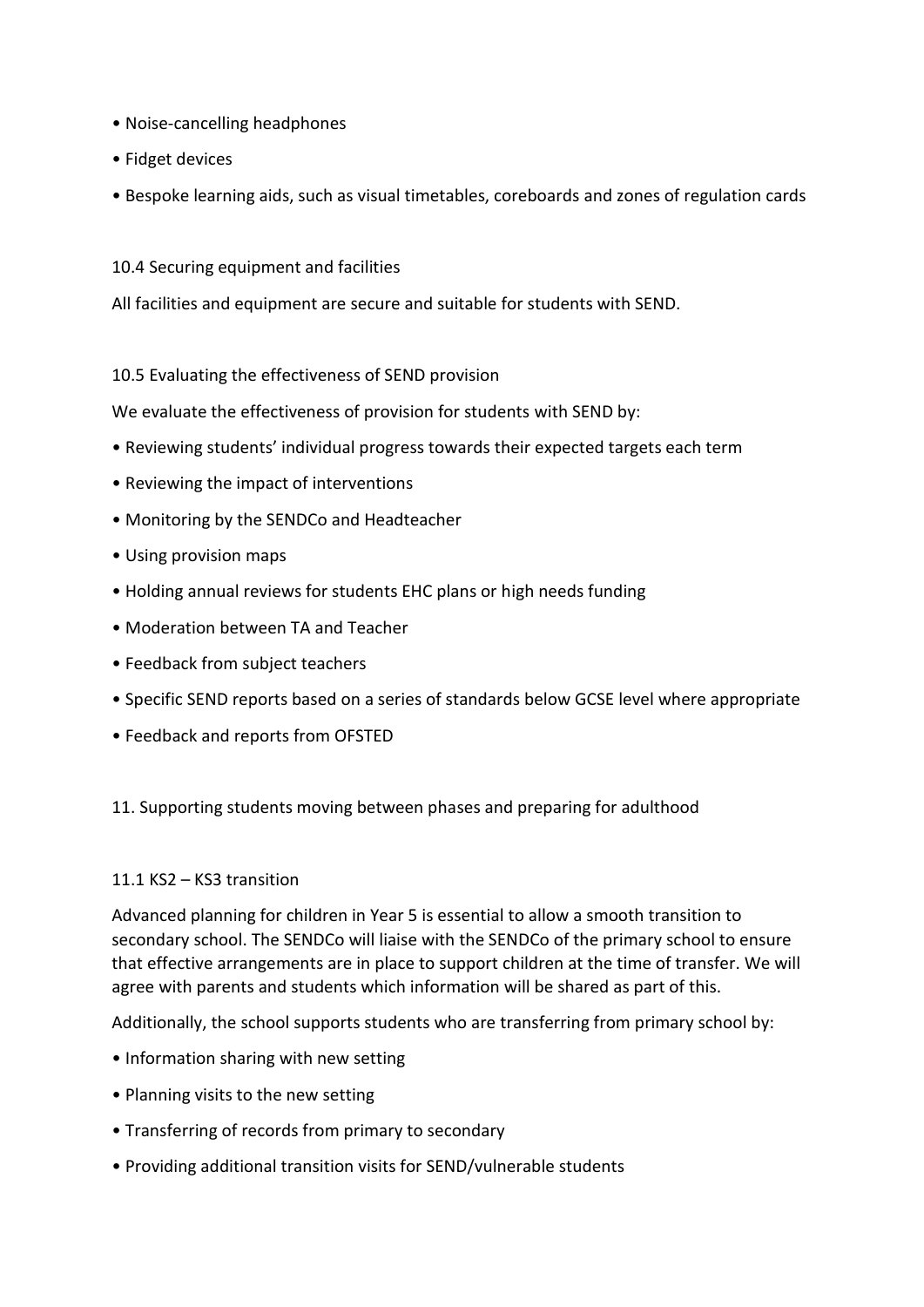- Hosting Year 6 Taster Days and transition days
- Attending annual reviews of Y6 students with EHCPs or High Needs Funding
- Sharing transition resource packs and booklets
- Liaising with external agencies, if applicable
- Phasing the transition process for students with significant difficulties

### 11.2 KS4 – Post-16 Transition

From Year 9 onwards, particularly for those with Education, Health and Care plans

will be involved in planning for their transition to adult life, the future and how to prepare for it.

Additionally, the school supports students who are transferring to a Post-16 setting by:

• Holding annual reviews for students with EHCPs or High Needs Funding, focusing on exploring Post-16 placements

- Arranging planning meetings with the school's careers advisor
- Providing support from Teaching Assistants when writing personal statements and application forms
- Sharing information with the new setting
- Planning visits to the new setting as part of the transition
- Transferring records from secondary to Post-16 setting
- Organising additional transition visits for SEND/vulnerable students
- Liaising with external agencies, if applicable

12. Enabling students with SEND to engage in activities available to those in the school who do not have SEND

• All of our extra-curricular activities and school visits are available to all our students, including our before and after school clubs

- All students are encouraged to go on any of our school trips.
- All students are encouraged to take part in sports day, school plays, visiting workshops

• No student is ever excluded from taking part in these activities because of their SEND or disability

• The school has an accessibility plan to ensure that any changing need of any student is

assessed and then a plan is put in place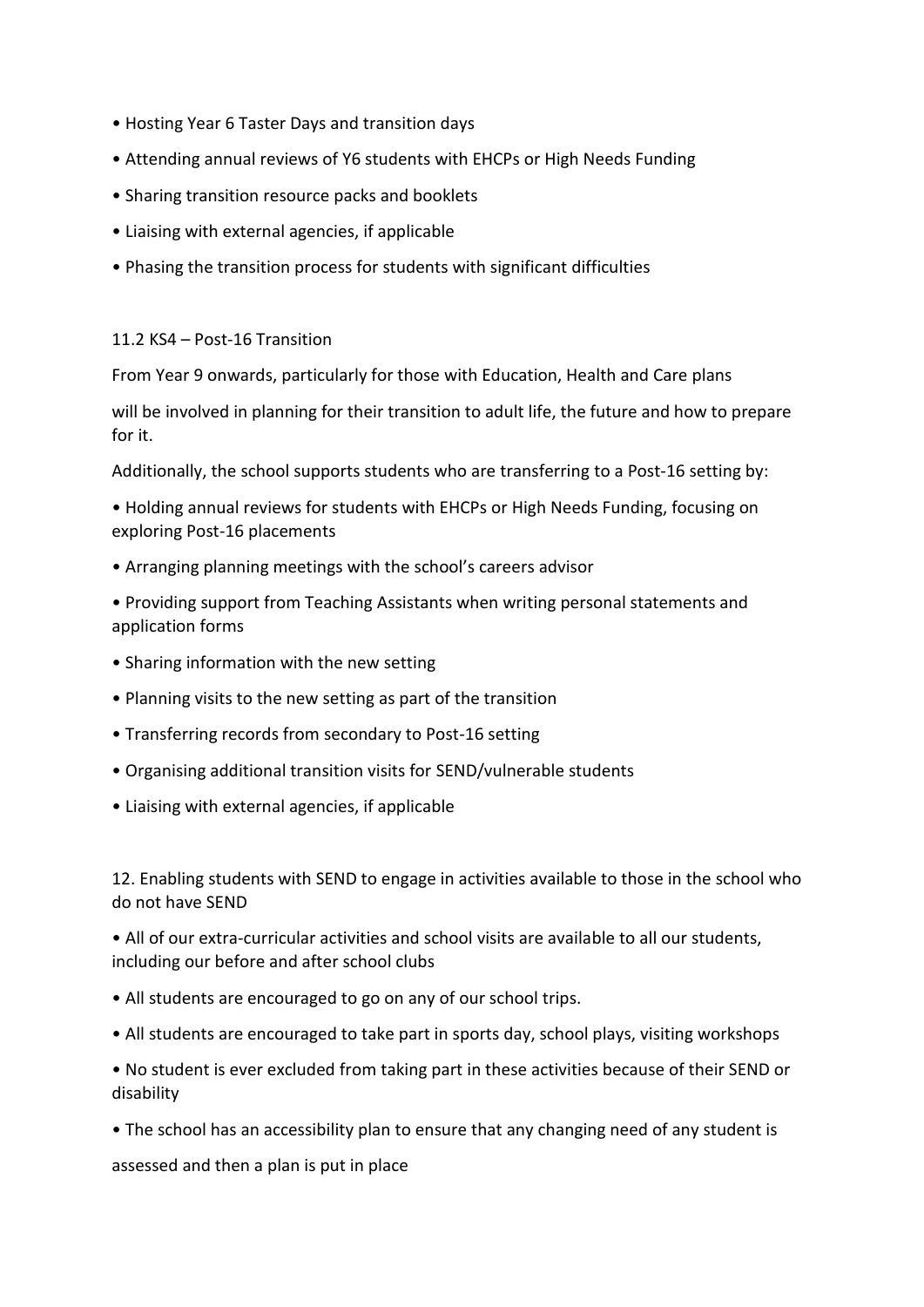• The students who need support when going on a school trip will be accompanied by a member

of staff

13. Support for improving emotional and social development

The school systems provide support for students to improve their emotional and social development.

We further support SEND students in the following ways:

• All students have a form tutor, Progress Leader and Pastoral Manager who work closely with the SENDCo to ensure

the well-being of each student is met

• Information is shared with teachers to ensure students are able to work successfully in school

• Student's medical needs are recorded and shared with all teachers as required and in some cases a

health care plan is put in place

- We have specific staff who have undertaken higher level first aid training
- Students with attendance issues will be referred to the appropriate external agency
- The school works with the community police officer to help with safety to and from school

• Old Buckenham High School has a clear anti-bullying policy and safeguarding procedures in place

- Positive mental health is promoted through ILT, PD and assemblies and individual support
- Social stories are created for SEND students, where necessary
- Regular home-school contact from teachers, form tutors, Progress Leader, Pastoral support or SEND department

•Referrals to services such as CAMHs, Kooth or an Educational Psychologist can

be made, where necessary

### 14. Complaints about SEND provision

Complaints about SEND provision in our school should be made to the SENDCo and Head Teacher in the first instance. They will then be referred to the school's complaints policy.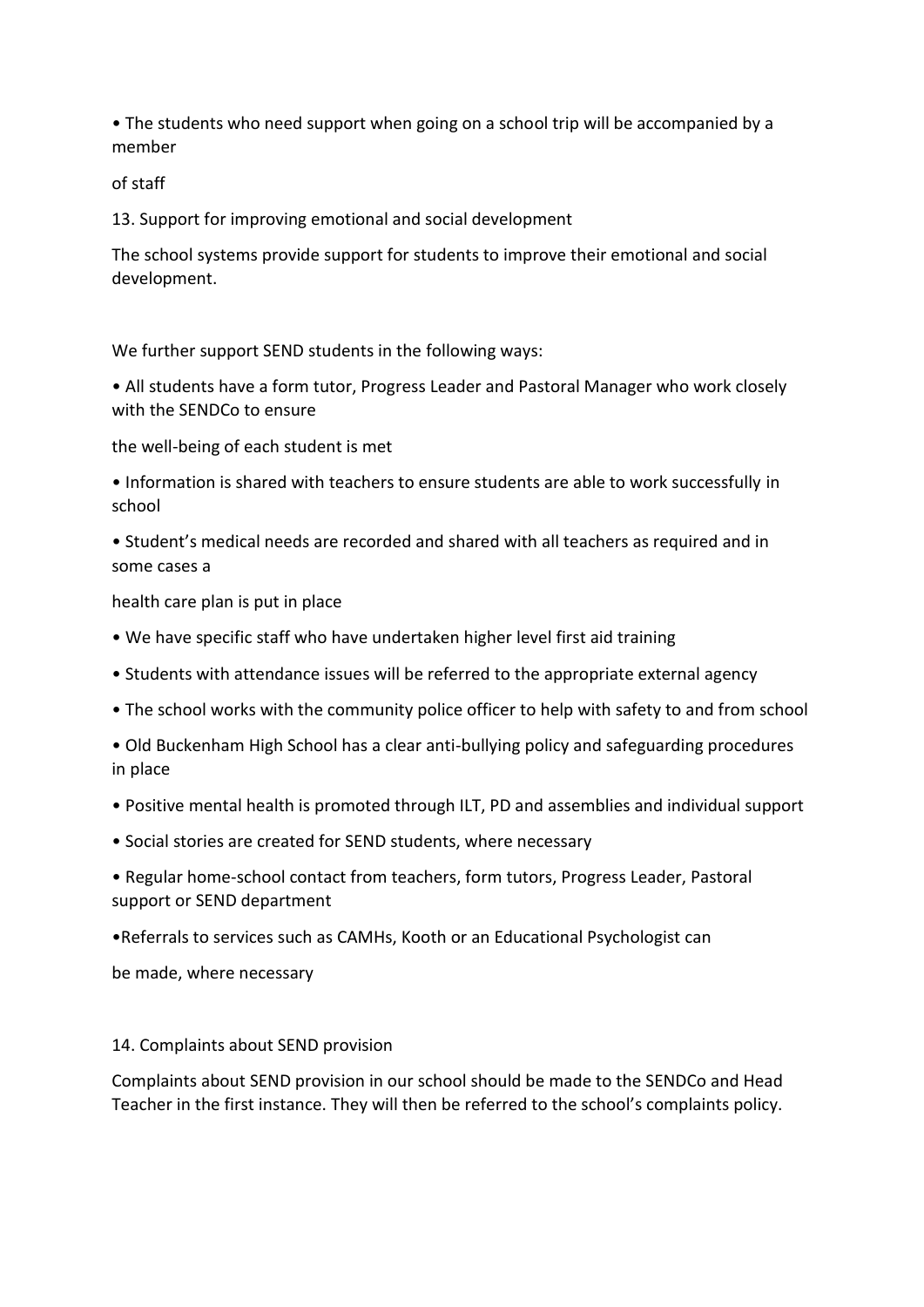The parents of students with disabilities have the right to make disability discrimination claims to the first-tier SEND tribunal if they believe that our school has discriminated against their children. They can make a claim about alleged discrimination regarding:

• Exclusions

- Provision of education and associated services
- Making reasonable adjustments, including the provision of auxiliary aids and services

15. Storing and managing information We use data packages which store information: Go4Schools SIMS Provision Map My Concern

See Old Buckenham High School Data Protection Policy

16. Contact details of support services for parents of students with SEND

To contact support services available for parents of children and young people with a special

educational need, please go to: www.norfolk.gov.uk and [www.dfe.gov.uk](http://www.dfe.gov.uk/)

- 16.1 Contact details for raising concerns
- Catherine Boothe SENCO cboothe@obhs.co.uk
- Andrew Fell Headteacher [afell@obhs.co.uk](mailto:afell@obhs.co.uk)

17. Norfolk Local Offer

Norfolk Education and SEND Local offer

SEND Local Offer - [Norfolk County Council](https://www.norfolk.gov.uk/children-and-families/send-local-offer)

### 18. Monitoring arrangements

This policy and information report will be reviewed by Catherine Boothe every year. It will also be updated if any changes to the information are made during the year.

It will be approved by the governing board.